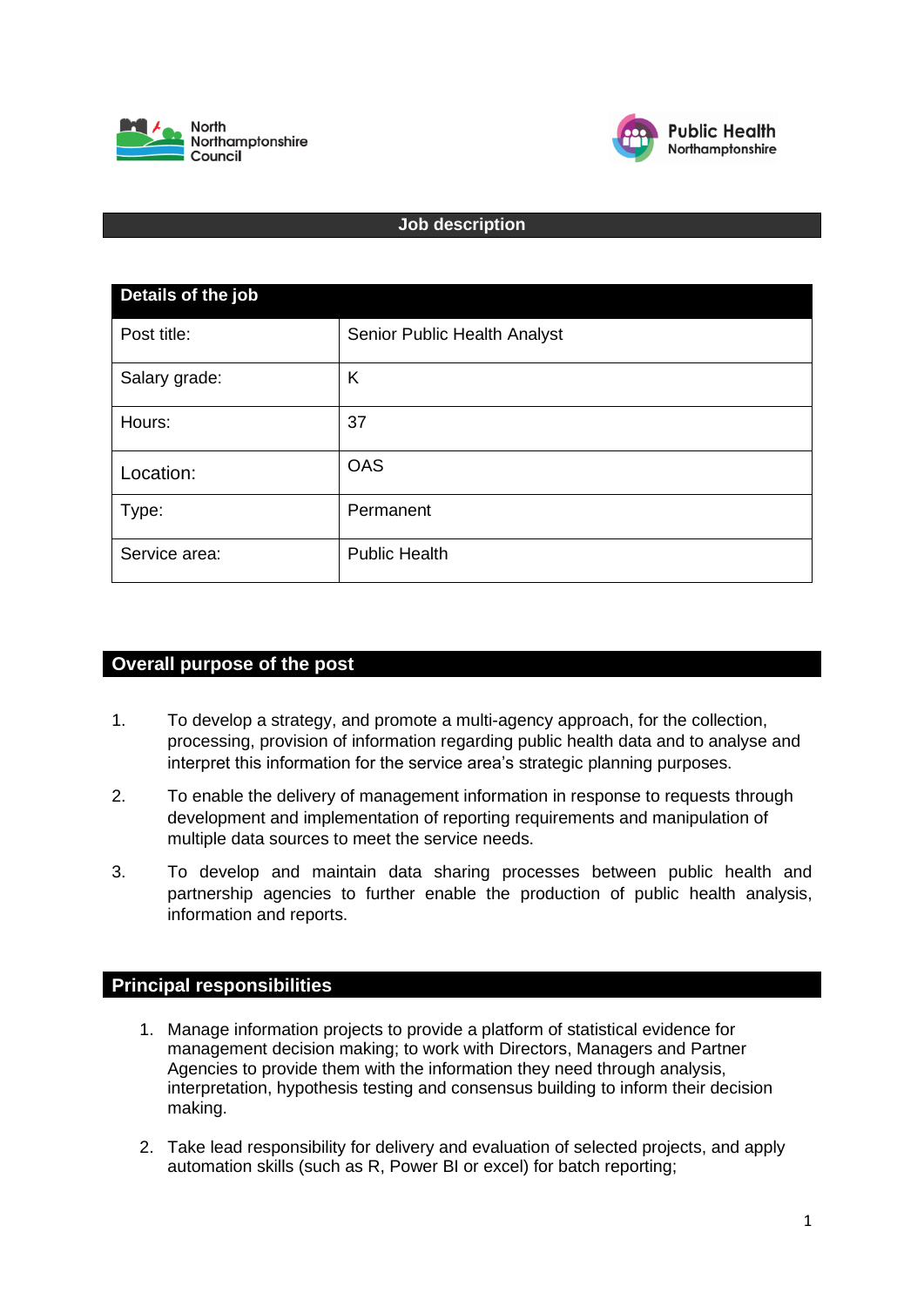- 3. Undertake advanced statistical analyses (such as age standardisation and significance testing) and interpret and present complex data to support the information and intelligence needs of Public Health and partnership agencies.
- 4. Establish and ensure application of professional standards in management information across public health so that data is up-to-date, accurate and of the required standard, while also appraising and anticipating changes in requirements or other external drivers that impact on information requirements, so that changing obligations are met.
- 5. Assist the Public Health Team to provide organisation learning, capability and resilience as required, to ensure staff have or gain the knowledge, skills and experience to carry out their roles effectively.
- 6. Plan and manage the allocation of resources to prioritised projects and business as usual activities, making adjustments as required to ensure key objectives are met whilst managing competing demands.
- 7. Create and manage data sharing protocols and agreements between the Council and partner agencies to assist data sharing between teams and organisations, liaising with the relevant organisations as appropriate.
- 8. Manage the production of timely performance Information for Director's, Service Managers, Partnership Boards and Commissioners
- 9. Liaise with public health team and stakeholders to understand the business processes and priorities, to ensure that the system that they will use going forward is fit for purpose and gives reliable management information.
- 10. Ensure that reasonable care is taken at all times for the health, safety and welfare of you and other persons, and to comply with the policies and procedures relating to health and safety within the department.
- 11. Demonstrate awareness/understanding of equal opportunities and other people's behavioural, physical, social and welfare needs.

This job description reflects the major tasks to be carried out by the post holder and identifies a level of responsibility at which they will be required to work. In the interests of effective working, the major tasks may be reviewed from time to time to reflect changing needs and circumstances. Such reviews and any consequential changes will be carried out in consultation with the post holder.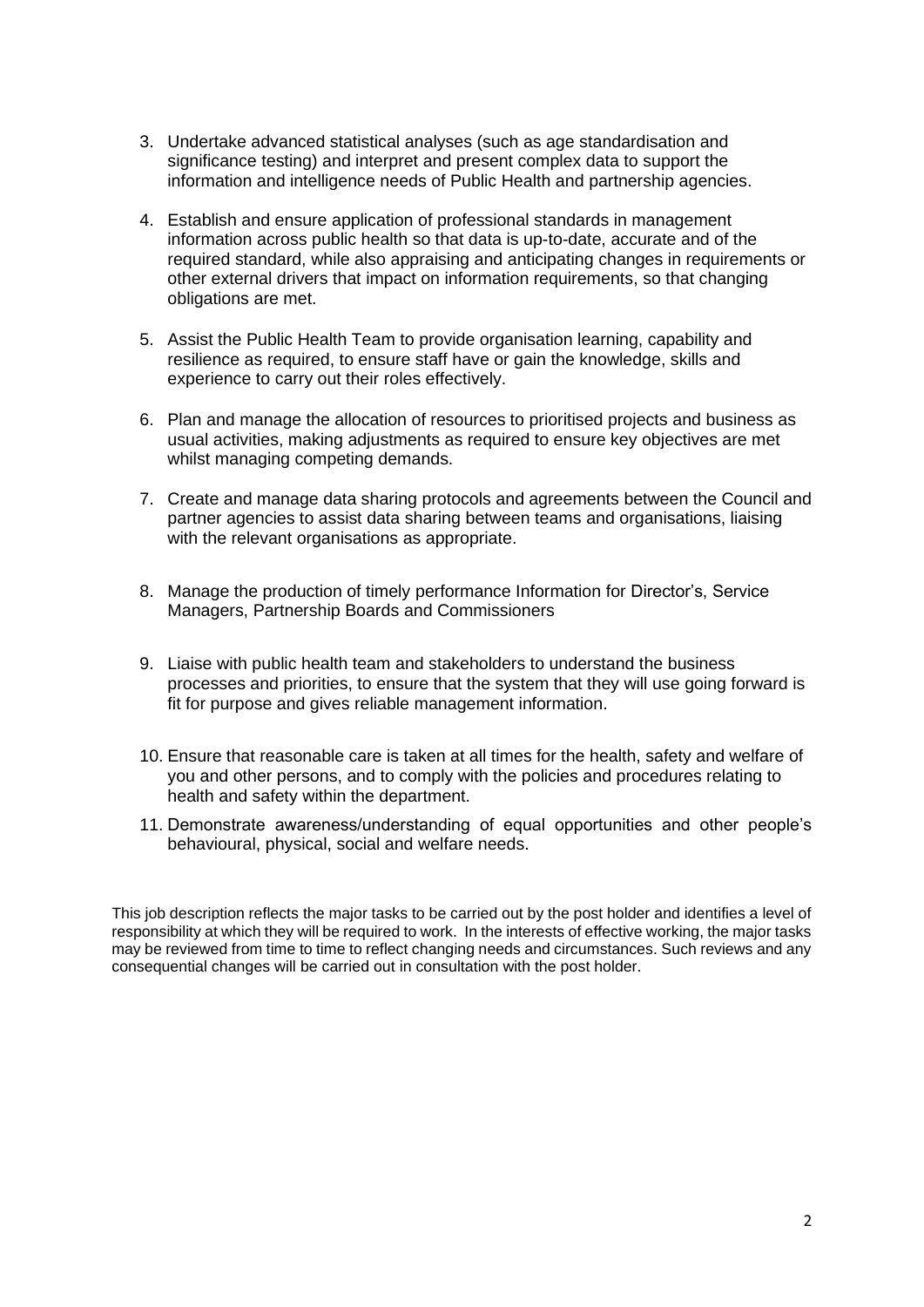## **PERSON SPECIFICATION**

| Post Title:   | Senior Performance Analyst |
|---------------|----------------------------|
| Grade         |                            |
| Service Area: | <b>Public Health</b>       |

| <b>ATTRIBUTES</b>                      | <b>ESSENTIAL CRITERIA</b>                                                                                                                                                                                                                                                                                                                                                                                                                                                                                                                                                                                                                                           | <b>DESIRABLE CRITERIA</b>                                                                                                                                                                                                 |
|----------------------------------------|---------------------------------------------------------------------------------------------------------------------------------------------------------------------------------------------------------------------------------------------------------------------------------------------------------------------------------------------------------------------------------------------------------------------------------------------------------------------------------------------------------------------------------------------------------------------------------------------------------------------------------------------------------------------|---------------------------------------------------------------------------------------------------------------------------------------------------------------------------------------------------------------------------|
| <b>Education and</b><br>Qualifications | Educated to degree level or<br>equivalent experience working<br>local<br>government<br>in<br>a<br>information<br>management<br>setting                                                                                                                                                                                                                                                                                                                                                                                                                                                                                                                              | Degree or higher in a related<br>subject. For example:<br>operational research,<br>management science,<br>statistics                                                                                                      |
| <b>Experience and</b><br>Knowledge     | level<br>of<br>Advanced<br>understanding of performance<br>and<br>management<br>the<br>high quality<br>importance of<br>information and its use.<br>Experience<br>of<br>liaising<br>and<br>influencing across partnership<br>agencies, senior management<br>and peers.<br>Experience of managing<br>a<br>team or resources within a<br>busy environment, including<br>managing the<br>quality<br>and<br>productivity<br>of<br>the<br>work<br>produced<br><b>Extensive</b><br>experience<br>and<br>understanding of electronic<br>systems and databases for<br>case management<br>Experience of automation for<br>batch reporting (using Excel, R,<br>Power BI etc.) | Experience of managing<br>information in the public<br>sector<br>Familiarity with public health<br>or NHS data<br>Experience of analysis using<br>R, STATA, SPSS or SQL<br>Mapping skills (such as QGIS,<br>MapInfo etc.) |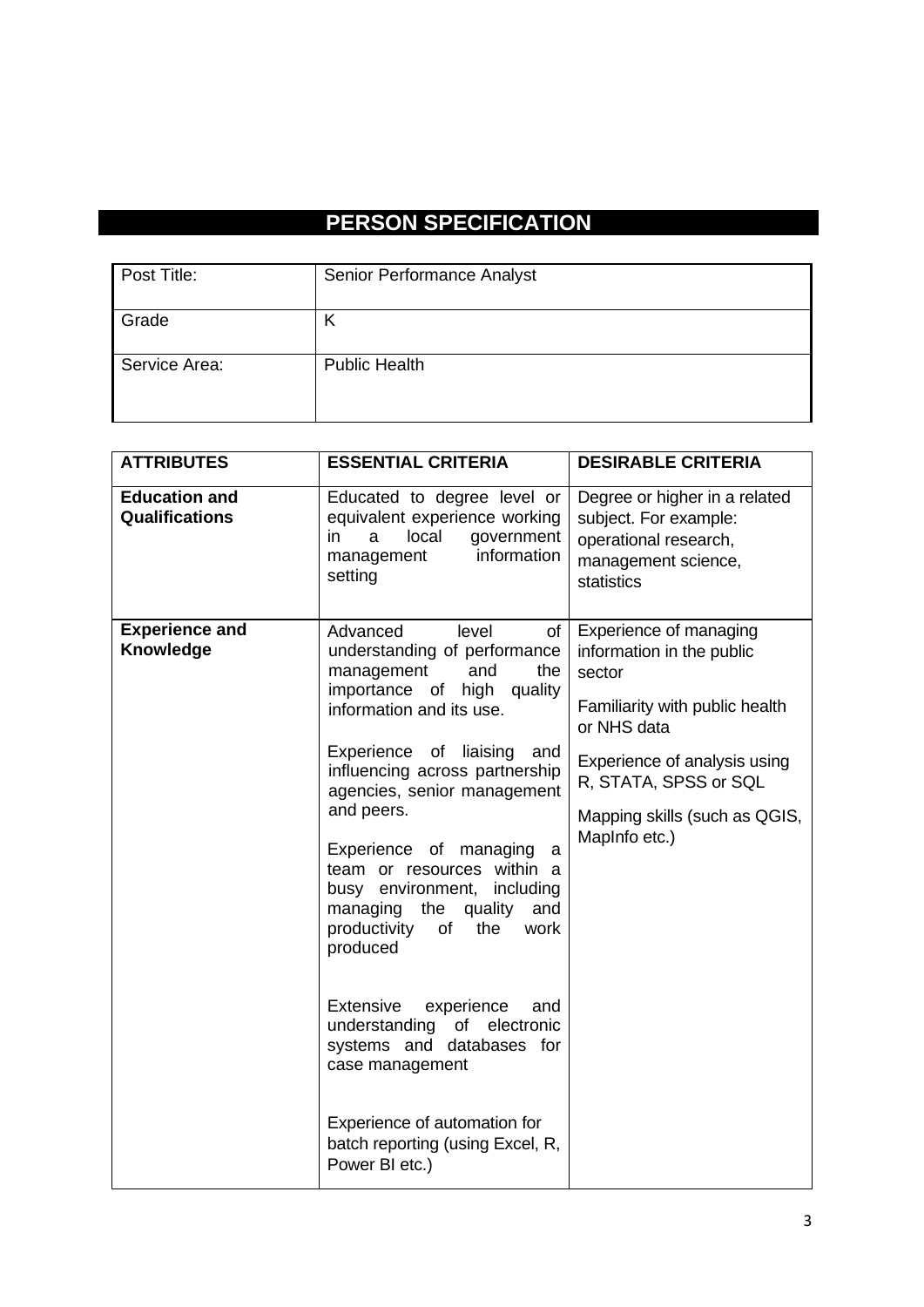| Microsoft<br>Use<br>of<br>Access                                                                                                                                                                                 |  |
|------------------------------------------------------------------------------------------------------------------------------------------------------------------------------------------------------------------|--|
| Packages (Word,<br>Excel,<br>Powerpoint)<br>Access,<br>at<br>advanced level.                                                                                                                                     |  |
| Able to think strategically and<br>identify suitable and innovative<br>problems<br>solving<br>solutions,<br>whilst managing complex sets<br>of relationships and evidence<br>of success in this regard.          |  |
| Experience of creating data<br>sharing agreements between<br>public sector organisations                                                                                                                         |  |
| Excellent numerical, written<br>and verbal skills including the<br>ability to communicate complex<br>issues to all audiences.                                                                                    |  |
| Highly developed<br>communication and<br>interpersonal skills, able to<br>influence and challenge others,<br>where appropriate in order to<br>facilitate business change and<br>to impact organisational culture |  |
| Evidence of assertiveness and<br>change management skills<br>working within a complex,<br>challenging environment.                                                                                               |  |
| Demonstrate<br>absolute<br>discretion and<br>confidentiality<br>application<br>of<br>Data<br>and<br><b>GDPR</b><br>Protection Act,<br>and<br>principles at all times                                             |  |